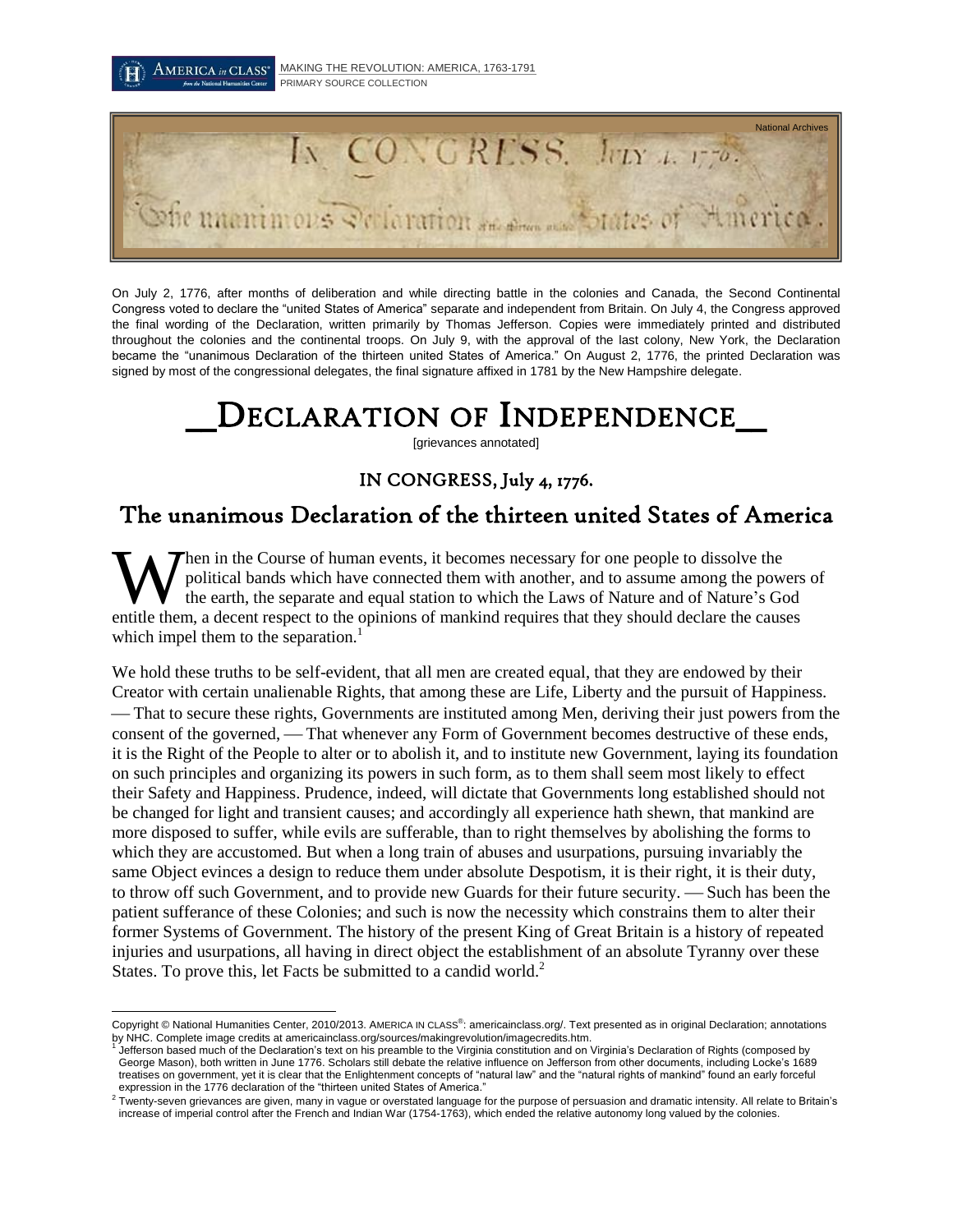He has refused his Assent to Laws, the most wholesome and necessary for the public good.

He has forbidden his Governors to pass Laws of immediate and pressing importance, unless suspended in their operation till his Assent should be obtained; and when so suspended, he has utterly neglected to attend to them.

He has refused to pass other Laws for the accomodation of large districts of people, unless those people would relinquish the right of Representation in the Legislature, a right inestimable to them and formidable to tyrants only.

He has called together legislative bodies at places unusual, uncomfortable, and distant from the depository of their public Records, for the sole purpose of fatiguing them into compliance with his measures.

He has dissolved Representative Houses repeatedly, for opposing with manly firmness his invasions on the rights of the people.

He has refused for a long time, after such dissolutions, to cause others to be elected; whereby the Legislative powers, incapable of Annihilation, have returned to the People at large for their exercise; the State remaining in the mean time exposed to all the dangers of invasion from without, and convulsions within.

He has endeavoured to prevent the population of these States; for that purpose obstructing the Laws for Naturalization of Foreigners; refusing to pass others to encourage their migrations hither, and raising the conditions of new Appropriations of Lands.

He has obstructed the Administration of Justice, by refusing his Assent to Laws for establishing Judiciary powers.

He has made Judges dependent on his Will alone, for the tenure of their offices, and the amount and payment of their salaries.

- 1 Colonial laws had to be approved by the British monarch, and Parliament could ban colonial initiatives. For example, the king blocked several colonies' attempts to tax the slave trade, and Parliament banned colonies from printing their own paper money, which colonists felt was essential to their commercial vitality.
- 2 In several instances, the king instructed royal governors to block pending colonial legislation. At times, months or years would pass before the king addressed a colonial enactment, if ever.
- 3 The British officials feared large legislative bodies as parochial and democratic, so they sought to restrict their growth. This restriction left many new frontier communities poorly represented in their colonial assemblies.
- 4 In retribution for their resistance to British authority, the assemblies of Massachusetts, Virginia, and South Carolina were ordered for periods of time to convene at a site other than their normal meeting places where all their critical papers and records were kept.
- 5 By 1776, nearly all the colonial assemblies had been dissolved at some point, for weeks or months, due to their stands against British authority.
- 6 With their assemblies dissolved and unable to elect new representatives, colonists were in effect without local government.
- 7 King George III considered limiting emigration to the colonies of non-British Europeans, especially Germans, partly because they would not bring with them a traditional allegiance to the Crown. Americans, however, valued the increase of independent settlers (rather than of freed prisoners from British jails). In addition, the king in 1763 had virtually banned American settlement in the Ohio River Valley, a region long coveted by the expanding colonies (the ban was lifted in 1768).
- 8 From 1773 to 1776 North Carolina had no superior courts due to a stalemate between its assembly and the governor over the assembly's insistence on allowing "attachments" (similar to garnishment) to seize British debtors' property, a practice banned by Parliament.
- 9 In 1767 the king removed one essential power of the colonies—paying the salaries of royal officials. Without the "power of the purse," the assemblies could wield little influence over governors, judges, customs commissioners, and other British officials.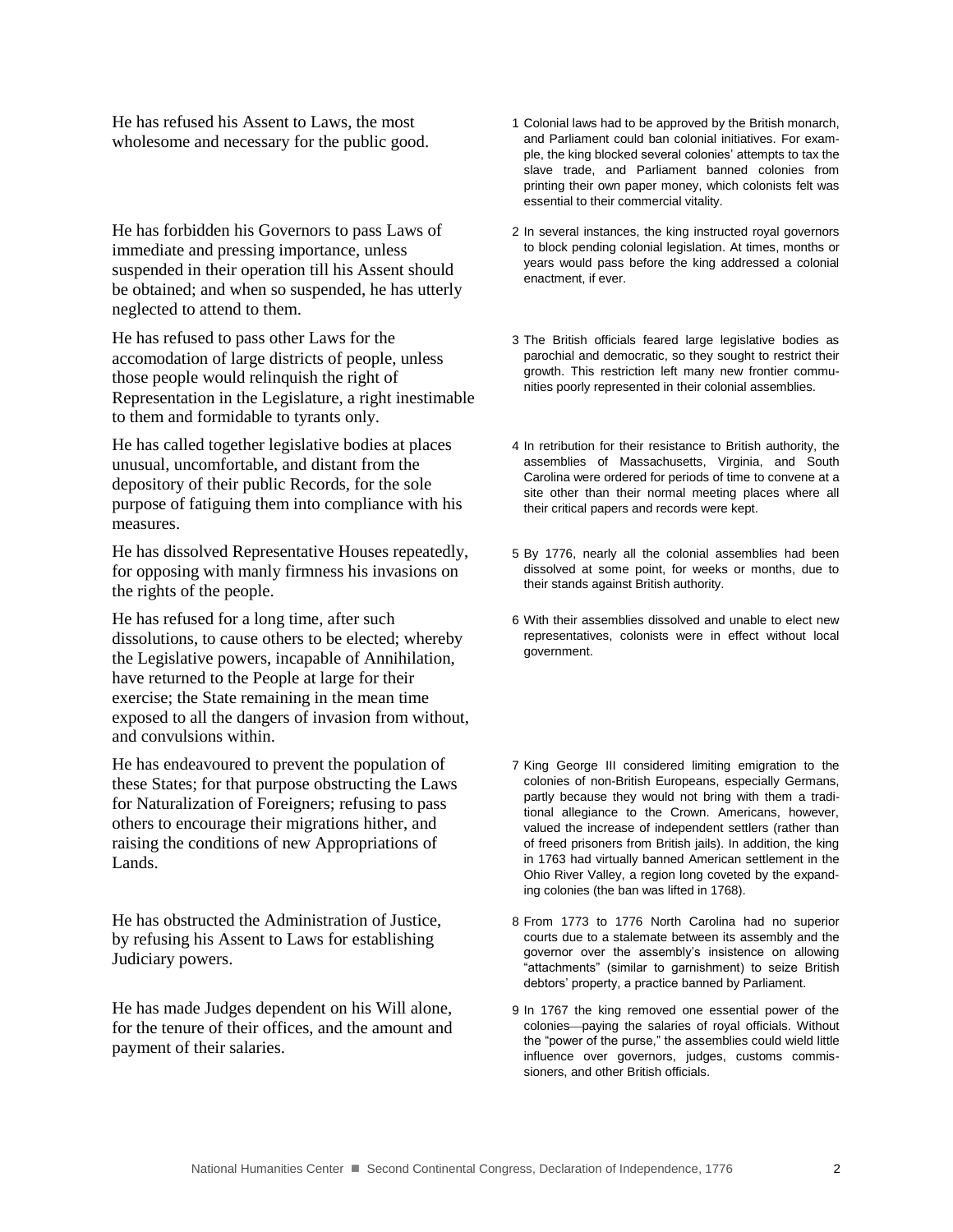He has erected a multitude of New Offices, and sent hither swarms of Officers to harrass our people, and eat out their substance.

He has kept among us, in times of peace, Standing Armies without the Consent of our legislatures.

He has affected to render the Military independent of and superior to the Civil power.

He has combined with others to subject us to a jurisdiction foreign to our constitution, and unacknowledged by our laws; giving his Assent to their Acts of pretended Legislation:

For Quartering large bodies of armed troops among us:

For protecting them, by a mock Trial, from punishment for any Murders which they should commit on the Inhabitants of these States:

For cutting off our Trade with all parts of the world:

- 10 Of the new offices created after 1763, the most unpopular were the British customs agents (tax collectors) who arrived in 1767 with expanded authority to conduct searches of ships and warehouses for goods smuggled into the colonies (a practice, long ignored by Britain, to avoid British import taxes). [*The 1789 Bill of Rights bans "unreasonable searches and seizures" (Fourth Amendment).*]
- 11 In 1768 the first British troops sent to the colonies for the sole purpose of enforcing British authority arrived in Boston. The escalating hostility led to the Boston Massacre of 1770 and other violent confrontations.
- 12 In 1774 the British appointed a general, Thomas Gage, to double as the civil governor of Massachusetts. This offended the Patriots, who wanted a strict separation of the military and civil authority. [*The U.S. Constitution assigns the role of commander-in-chief of the military forces to a civil official, the President.*]
- 13 After 1763, the king assented to laws of Parliament that many colonists considered illegitimate, coercive, and punitive ("pretended legislation"), one creating a new colonial Board of Trade (a "jurisdiction foreign to our Constitution") that enforced new trade laws and taxes.
- 14 In 1764 Parliament required the colonial assemblies to provide funds for food, drink, provisions, and housing (in unoccupied buildings) for British troops in America. [*The 1789 Bill of Rights places strict limits on the government's authority to house soldiers in private dwellings (Third Amendment).*]
- 15 In 1774 Parliament authorized that British soldiers accused of murder could be sent to Britain for trial instead of being tried in America with a jury of colonists.
- 16 In 1774, Parliament closed the port of Boston and in 1775, with the outbreak of war, ordered the total blockade of American shipping.

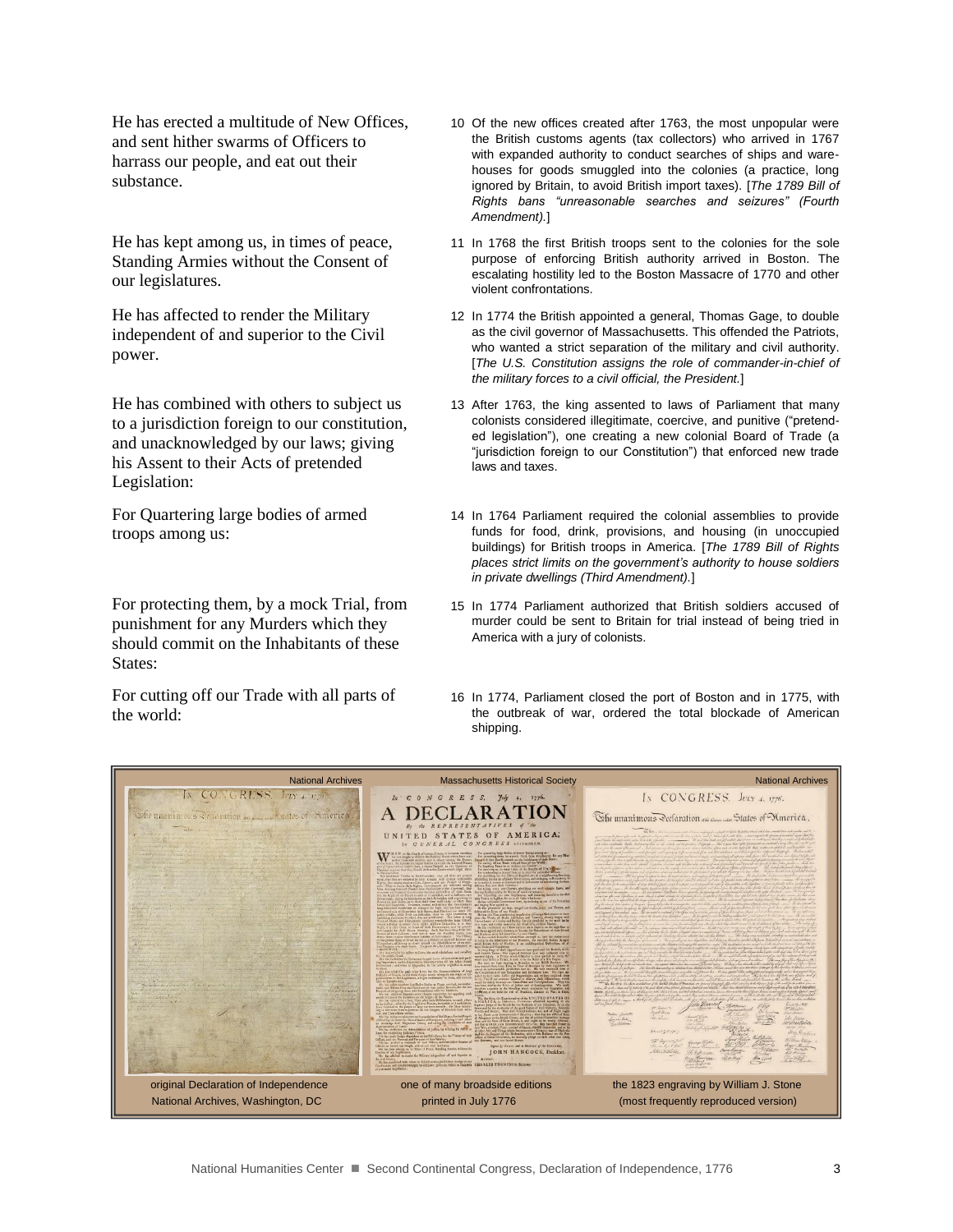For imposing Taxes on us without our Consent: 17 "Taxation without representation" became a rallying cry

For depriving us in many cases, of the benefits of Trial by Jury:

For transporting us beyond Seas to be tried for pretended offences

For abolishing the free System of English Laws in a neighbouring Province, establishing therein an Arbitrary government, and enlarging its Boundaries so as to render it at once an example and fit instrument for introducing the same absolute rule into these Colonies:

For taking away our Charters, abolishing our most valuable Laws, and altering fundamentally the Forms of our Governments:

For suspending our own Legislatures, and declaring themselves invested with power to legislate for us in all cases whatsoever.

He has abdicated Government here, by declaring us out of his Protection and waging War against us.

He has plundered our seas, ravaged our Coasts, burnt our towns, and destroyed the lives of our people.

He is at this time transporting large Armies of foreign Mercenaries to compleat the works of death, desolation and tyranny, already begun with circumstances of Cruelty & perfidy [treachery] scarcely paralleled in the most barbarous ages, and totally unworthy the Head of a civilized nation.

He has constrained our fellow Citizens taken Captive on the high Seas to bear Arms against their Country, to become the executioners of their friends and Brethren, or to fall themselves by their Hands.

- against British rule. In 1765 Parliament began imposing direct taxes on the colonies, which had no elected representation in Parliament. [*In the U.S. Constitution, money-related bills must begin in the House of Representatives which is directly elected by the people (as is the Senate since 1913, when the 17th Amendment ended senatorial election by state legislatures).*]
- 18 New colonial courts created in 1768 provided for trials of accused smugglers with no jury-the judge alone delivering the verdict-thus removing a right long valued by British subjects. [*The 1789 Bill of Rights guarantees trial by jury and other due process rights.*]
- 19 In 1772, after colonists attacked the *Gaspée*, a British ship patrolling for smugglers, Parliament held that Americans suspected of crimes against the Crown could be transported to Britain for trial. [*The 1789 Bill of Rights guarantees that an accused's trial be held "in the state and district" where the crime was committed.*]
- 20 In 1774, Parliament allowed French civil law and official religion (Roman Catholicism) to be maintained in Quebec, Canada, and extended its boundaries to include the Ohio River Valley. The Patriots disliked Catholicism as an authoritarian faith, and they resented the loss of western lands to a province that lacked an elected assembly.
- 21 In 1774 Parliament revoked the 1691 charter for the colonial government of Massachusetts. That unilateral revocation infuriated the Patriots as a complete centralization of power in the hands of Parliament.
- 22 In 1766, on the same day Parliament repealed the Stamp Act, it passed the Declaratory Act, sternly reminding the colonies that it held supreme authority to legislate for them "in all cases whatsoever."
- 23 By waging war on the colonies, the king rescinded his promise to protect his subjects and renounced his authority to govern them.
- 24 Since the Battle of Lexington and Concord in April 1775 (over a year before the Declaration of Independence was adopted), the British had destroyed Norfolk, Virginia, Charlestown, Massachusetts, and Falmouth, Massachusetts (now Portland, Maine).
- 25 King George III arranged with German princes to send soldiers to fight for Britain in the Revolution, a move deeply resented by Patriots fighting for independence. Up to 30,000 "Hessian mercenaries" fought in the war.
- 26 With the outbreak of war in 1775, Britain permitted the "impressment" of Americans on captured ships, whereby they were forced to serve in the British navy against the Patriots.